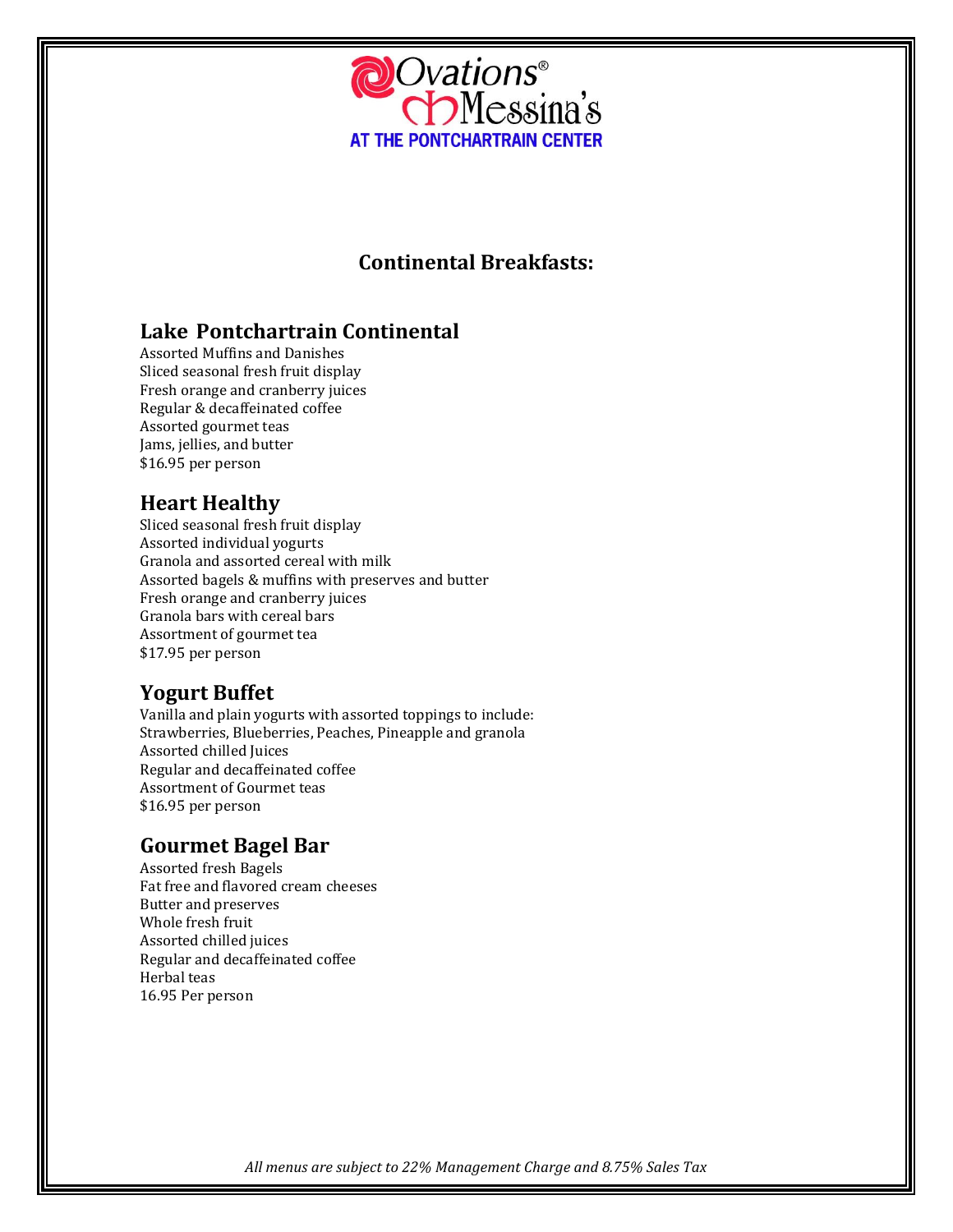

# **Breakfast Buffets**

## **Pontchartrain Sunrise**

Sliced fresh seasonal fruit display Fluffy scrambled eggs Apple wood smoked bacon and Sausage links Creamy Southern Grits with Buttermilk Biscuits Preserves and butter Selection of chilled fruit juices Gourmet regular & decaffeinated coffee Selection of herbal teas \$20.95 per person

# **Country Croissant**

Scrambled eggs with shaved ham and topped with sharp cheddar cheese on a flaky croissant Sliced fresh seasonal fruit display Country potatoes Selection of chilled fruit juices Gourmet regular & decaffeinated coffee and selection of herbal teas \$19.95 per person

# **Ovations Traditional Breakfast**

Light and fluffy scrambled eggs with mushrooms and chives, topped with sharp cheddar Country style potatoes with peppers and onions Crisp Apple wood smoked bacon and maple sausage links Assorted Danish pastries, muffins, croissants and breakfast breads with fruit preserves and butter Freshly brewed gourmet coffee, decaffeinated coffee and a selection of herbal teas \$24.50 per person

There will be a \$100.00 dollar fee for a station attendant.

## **Breakfast Enhancements:**

| \$5.00 per person                                              |  |  |
|----------------------------------------------------------------|--|--|
| \$6.00 per person                                              |  |  |
| \$6.00 per person                                              |  |  |
| Served with Mixed Berry Compote, Whipped Cream and Maple Syrup |  |  |
| \$6.00 per person                                              |  |  |
| Served with Mixed Berry Compote, Whipped Cream and Maple Syrup |  |  |
| \$6.00 per person                                              |  |  |
|                                                                |  |  |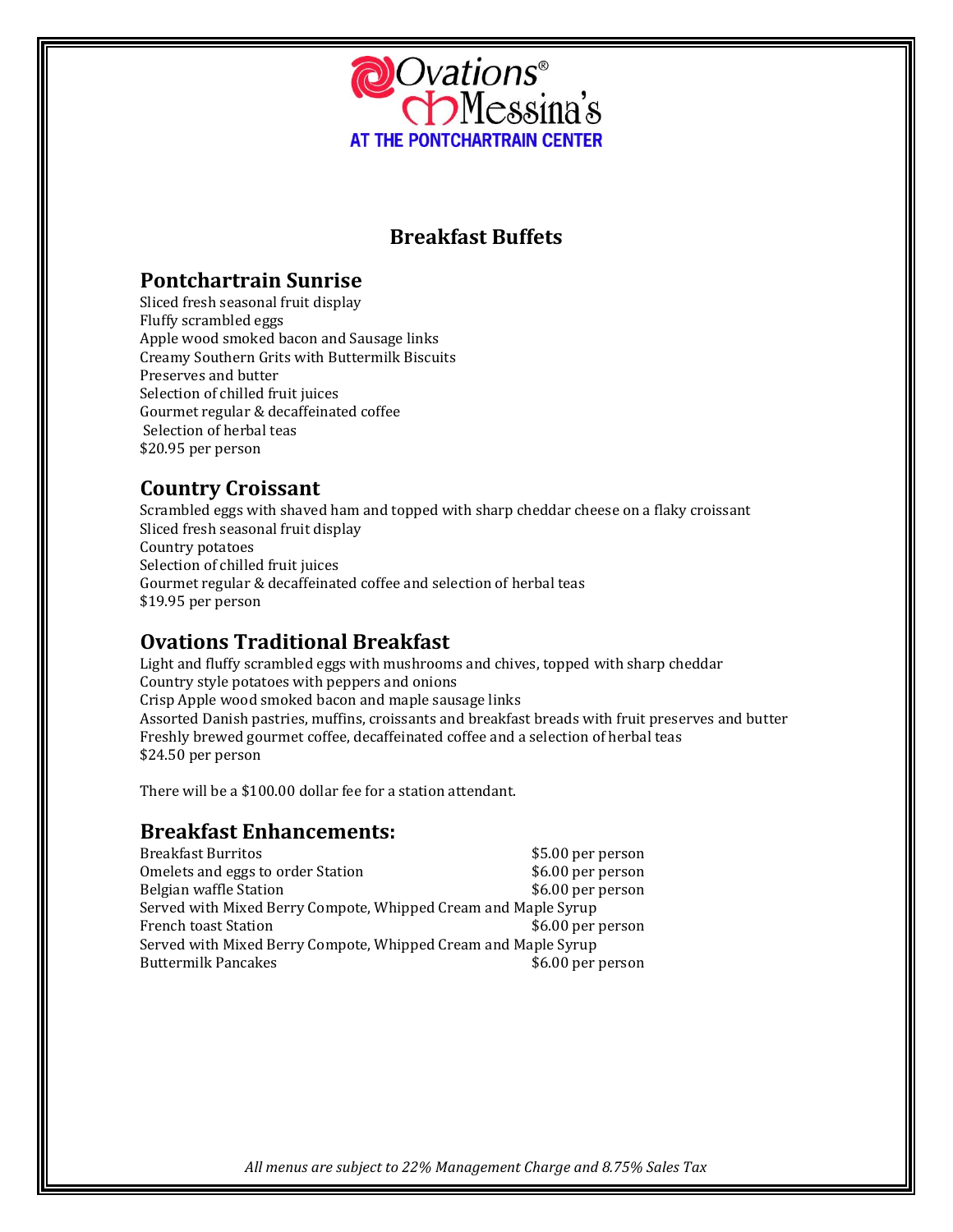

# **Plated Breakfasts**

## **The Pontchartrain**

Fluffy Scrambled Eggs with Chives and Sharp Cheddar Crisp apple wood smoked bacon Southern Style Grits \$16.50 per person

# **The Frenchmen**

Cream Cheese and strawberry preserve stuffed French toast with Maple Syrup Apple wood Smoked Bacon \$17.95 per person

# **French Quarter**

Poached Eggs served on a toasted English muffin With Canadian bacon and Hollandaise Southern style hash browns \$20.50 per person

# **Fresh Sliced Fruit Plate**

A Selection of Fresh seasonal fruits including; Grapefruit, Honeydew, Cantaloupe, Pineapple and Strawberries Served with fresh yogurt and a basket of fresh baked breakfast pastries \$17.50 per person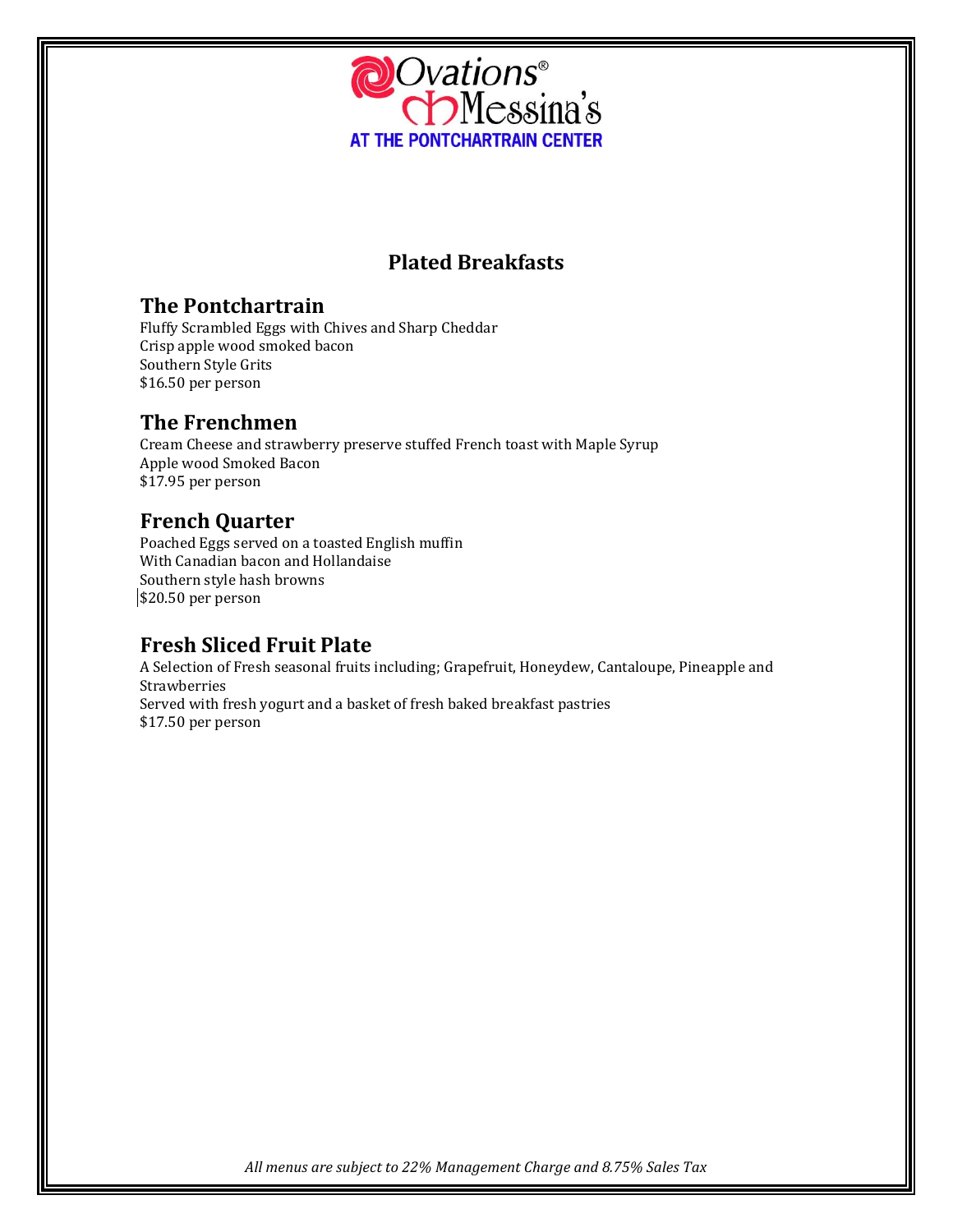

## **A La Cart Refreshments**

### **Beverages**

Gourmet Coffee, Decaffeinated Coffee or Hot Water **\$42.50** per gallon Gourmet Hot Chocolate **business of the Same of the Search Search** to the Season per gallon Fresh Orange. Apple or Cranberry, Grapefruit, V8 or Tomato Juices **S17.00** carafe Fresh Orange, Apple or Cranberry, Grapefruit, V8 or Tomato Juices 2% Milk or chocolate milk  $$15.00$  carafe Brewed Iced Tea  $$28.00$  per gallon Assorted bottled juices **\$3.00 each** Assorted canned sodas \$3.50 each Energy drinks Bottled Water \$3.50 each \$3.50 each \$3.50 each \$3.50 each \$3.50 each \$3.50 each \$3.50 each \$3.50 each \$3.50 each \$3.50 each \$3.50 each \$3.50 each \$3.50 each \$3.50 each \$3.50 each \$3.50 each \$3.50 each \$3.50 each \$3.50 each Bottled sparkling water  $\frac{1}{2}$  settled sparkling water Perrier  $\sim$  83.00 each San Pellegrino **\$3.50** each Lemonade or Fruit Juice **Example 2018 Example 2018 Example 2018 S24.95** per gallon

## **Eye Openers**

Assorted fresh Danish and pastries **\$28.00 per dozen** \$28.00 per dozen Assorted fresh donuts **and the set of the set of the set of the set of the set of the set of the set of the set of the set of the set of the set of the set of the set of the set of the set of the set of the set of the set** Assorted fresh muffins **Assorted fresh muffins**  $$24.00$  per dozen Beignets \$1.50 each \$1.50 each \$1.50 each \$1.50 each \$1.50 each \$1.50 each \$1.50 each \$1.50 each \$1.50 each \$1.50 each \$1.50 each \$1.50 each \$1.50 each \$1.50 each \$1.50 each \$1.50 each \$1.50 each \$1.50 each \$1.50 each \$1.5 Coffee Cake \$28.00 per Dozen Croissants \$28.00 per dozen Cinnamon rolls \$24.00 per dozen Bagels with cream cheese **\$28.00** per dozen Basket of assorted breakfast breads  $$28.00$  per dozen Assorted granola and cereal bars **\$18.00 per dozen** Individual assorted yogurts **\$3.00** each part of the state of the state of the state of the state of the state of the state of the state of the state of the state of the state of the state of the state of the state of the Sliced Seasonal fresh fruit **\$5.50 each**  $\frac{1}{2}$  \$5.50 each **\$5.50 each** Fresh fruit salad **\$5.50 each** Whole Fruit Assortment **\$14.00** per dozen Individual Cereals & Milk  $\sim$  83.00 each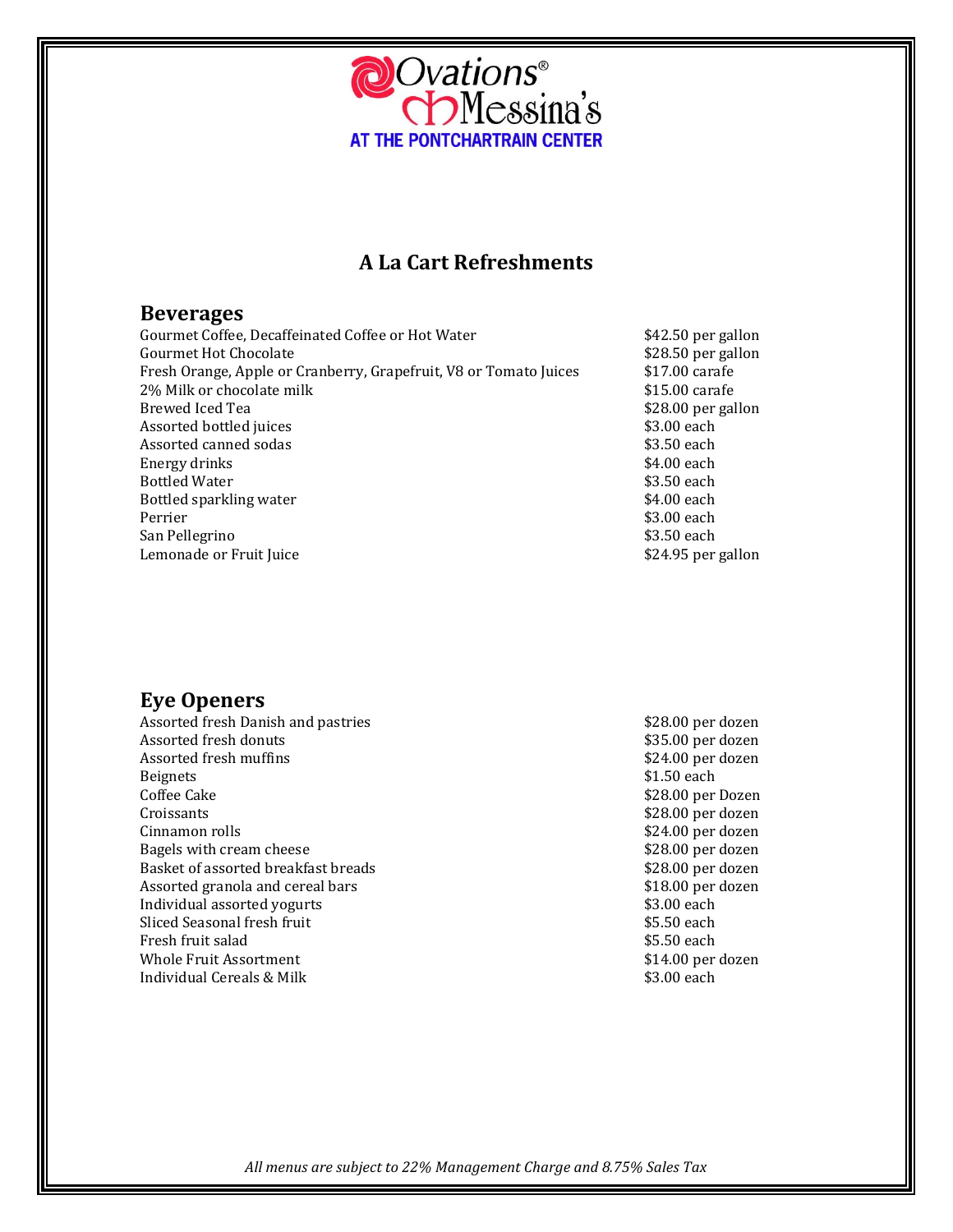

#### **Etcetera**

Fresh Baked Cookies  $$24.00$  per dozen Chewy Fudge Brownies **\$28.00** per dozen Hot Jumbo Pretzels \$24.00 per dozen Assorted Candy Bars  $$3.50$  each Large Basket Fresh Popcorn  $\$3.00$  per bag Large Basket Mini Pretzels  $$16.00$  per dozen Large Basket of Chips w/ Ranch Dip \$16.00 per bowl Large Basket of Tortilla Chips w/ Salsa \$16.00 per bowl Chocolate Dipped Strawberries \$32.00 per dozen Assorted Ice Cream Bars  $$52.00$  per dozen

## *Break packages*

## **Snack Assortment**

Popcorn or pretzels, potato chips & ranch dip, tortilla chips with salsa \$6.95 per person

## **Power Break**

Assorted granola bars Fresh whole fruit basket Jumbo muffins Assorted yogurts Assorted bottled juice Bottled water \$9.50 per person Add \$2.00 a person for Entergy bars to be added

# **The Chocolatier**

Chocolate covered strawberries Chewy fudge brownies Chocolate chip cookies Gourmet hot chocolate \$11.95 per person

# **The Stimulus Package**

Assortment of miniature candy bars Bowls of trail mix, snack mix and M&M's Fresh baked cookies and brownies Assorted canned sodas and bottled water Gourmet regular & decaffeinated coffee Assortment of gourmet teas \$15.95 per person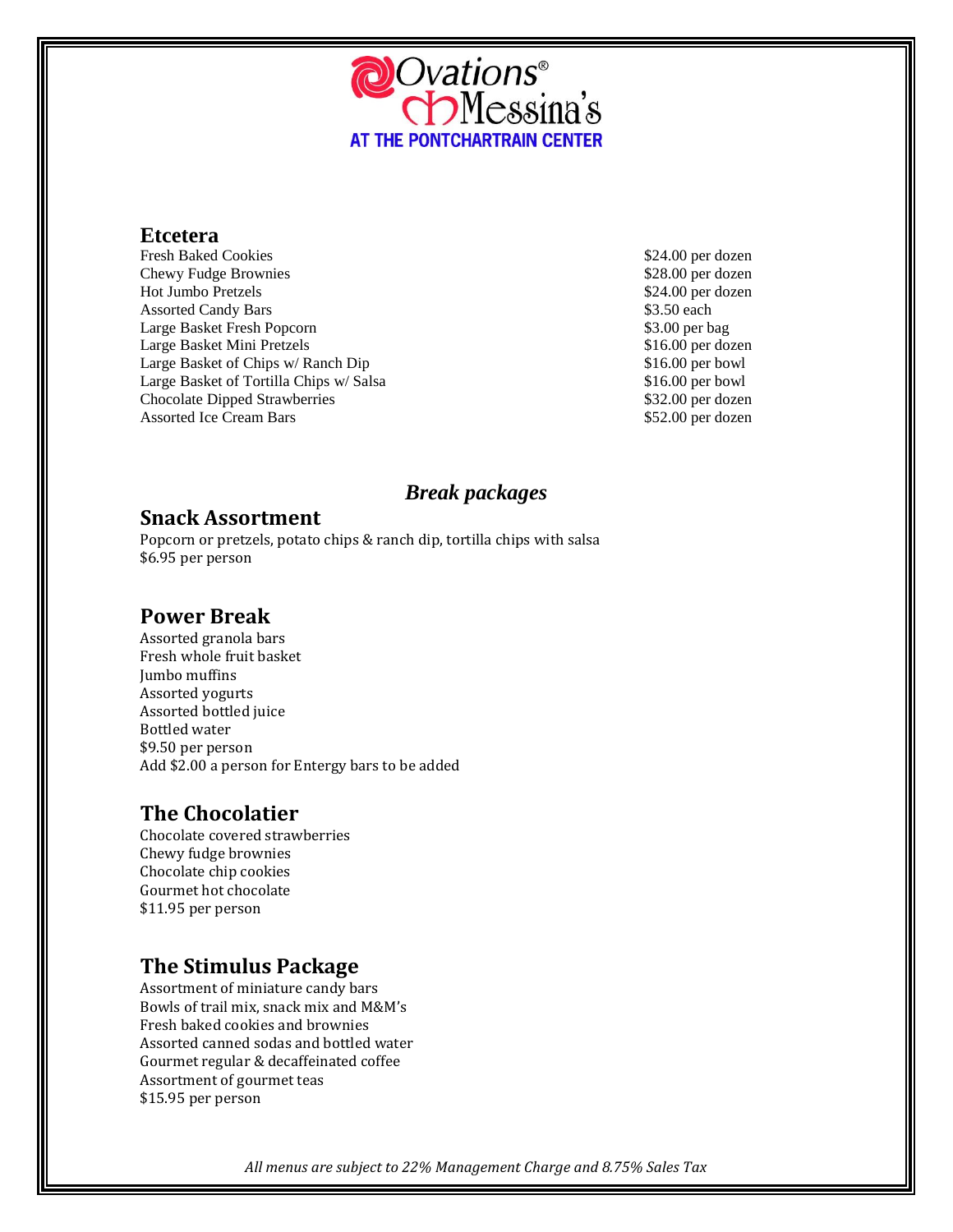

# **Good Humor Break**

Assortment of premium Ice Cream Novelties Assorted Soft Drinks, Premium Coffee and Gourmet Teas \$12.95 per person

# **The Cookie Monster**

Assorted Fresh Baked Cookies Dessert Bars Whole Milk, 2% Milk Gourmet regular & decaffeinated coffee \$9.95 per person

# **Deli Style Luncheons**

## **Delicatessen Spread**

Mixed field green salad with assorted dressings Country potato salad Sliced roast beef, smoked turkey and honey ham Assorted sliced cheeses, lettuce, sliced tomatoes, red onion Fresh baked deli breads Fresh baked cookies and brownies Fresh brewed coffee, decaffeinated coffee and herbal teas Iced tea \$19.95 per person

# **Gourmet Deli Spread**

Mixed field green salad with assorted dressings Muffaletta Pasta Salad Sliced roast beef, smoked turkey, black forest ham Egg salad & tuna salad Assorted sliced cheeses, lettuce, sliced tomatoes, red onion Fresh baked deli breads Assorted condiments Display of baked desserts Sliced seasonal fresh fruit Freshly brewed gourmet coffee, decaffeinated coffee and a selection of herbal teas Iced tea \$25.95 per person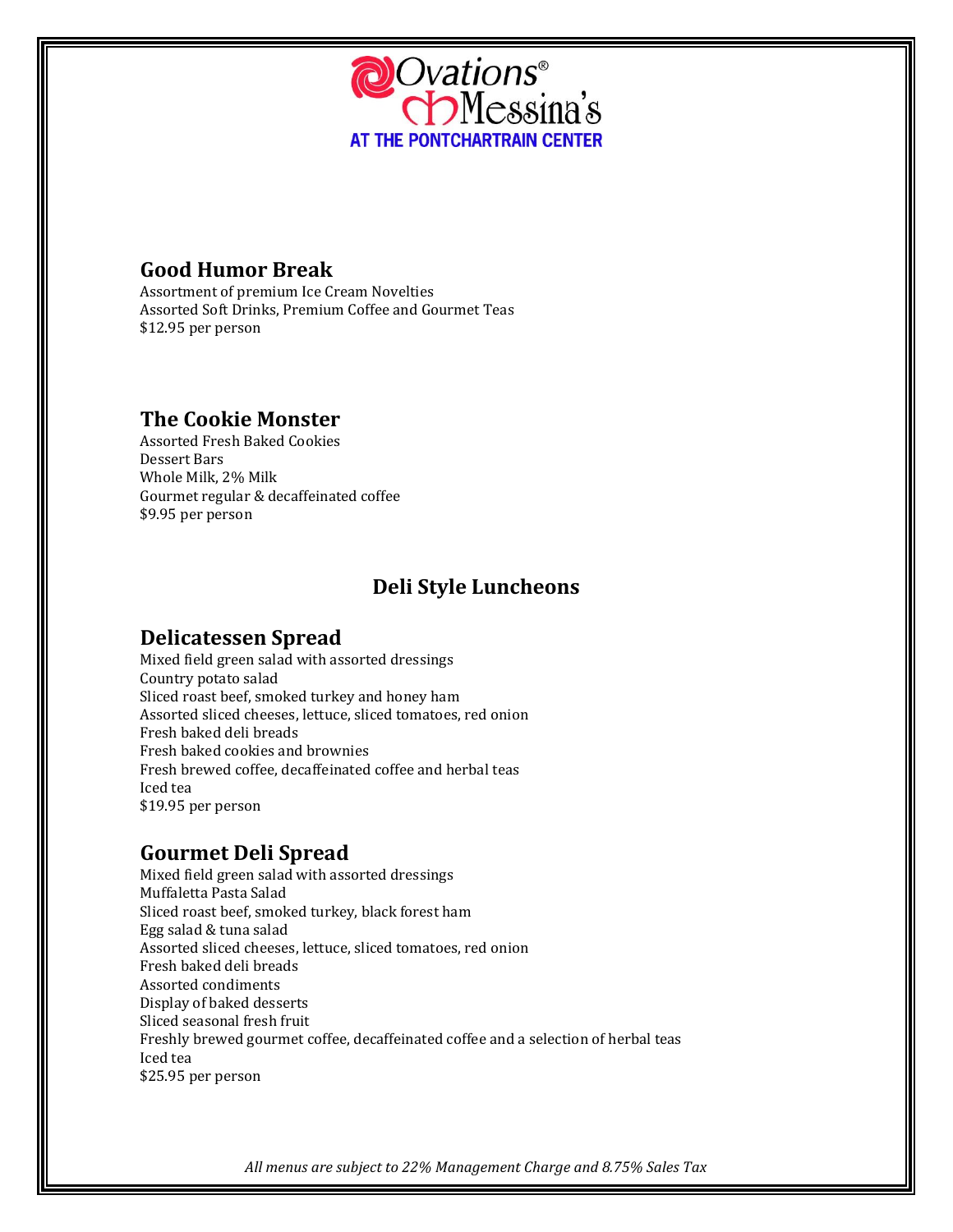

## **Can't Get Away lunch**

Display of sliced & whole seasonal fruit Vegetable crudités with herb garlic dip Sliced roast beef, smoked turkey, black forest ham Egg Salad, Tuna Salad, Chicken Salad Chef's soup du jour Fresh baked cookies & brownies Regular & decaffeinated coffee, herbal teas, iced tea & lemonade \$24.95 per person

# **Box lunch**

Choice of Ham, Roast Beef, or Turkey Sandwich on Kaiser Roll Vegetarian option also available Lettuce, tomato, pickle Mustard & Mayonnaise Whole piece of fruit, Fresh Baked Cookie, or Brownie \$16.95 per person

# **Luncheon Sandwiches**

# **Brisket Sandwich**

Sliced roasted beef brisket with natural au jus topped with southern style Cole slaw Served with house made potato salad \$17.95 per person

## **Vegetarian grilled mushroom wrap**

Grilled Portobello, roasted red pepper, Baby arugula, caramelized onions and goat cheese wrapped in a spinach tortilla Served with Messina's Italian salad \$14.95 per person

## **Chicken Caesar wrap**

Grilled chicken and romaine lettuce with zesty Caesar dressing and shaved parmesan cheese wrapped in a sundried tomato tortilla Served with house made potato chips \$12.95 per person

# **Grilled Chicken Club Wrap**

Sliced deli ham, Grilled chicken breast and Apple wood smoked Bacon with Shredded cheese, lettuce and tomato in a flour tortilla. Served with House made potato chips 14.95 Per Person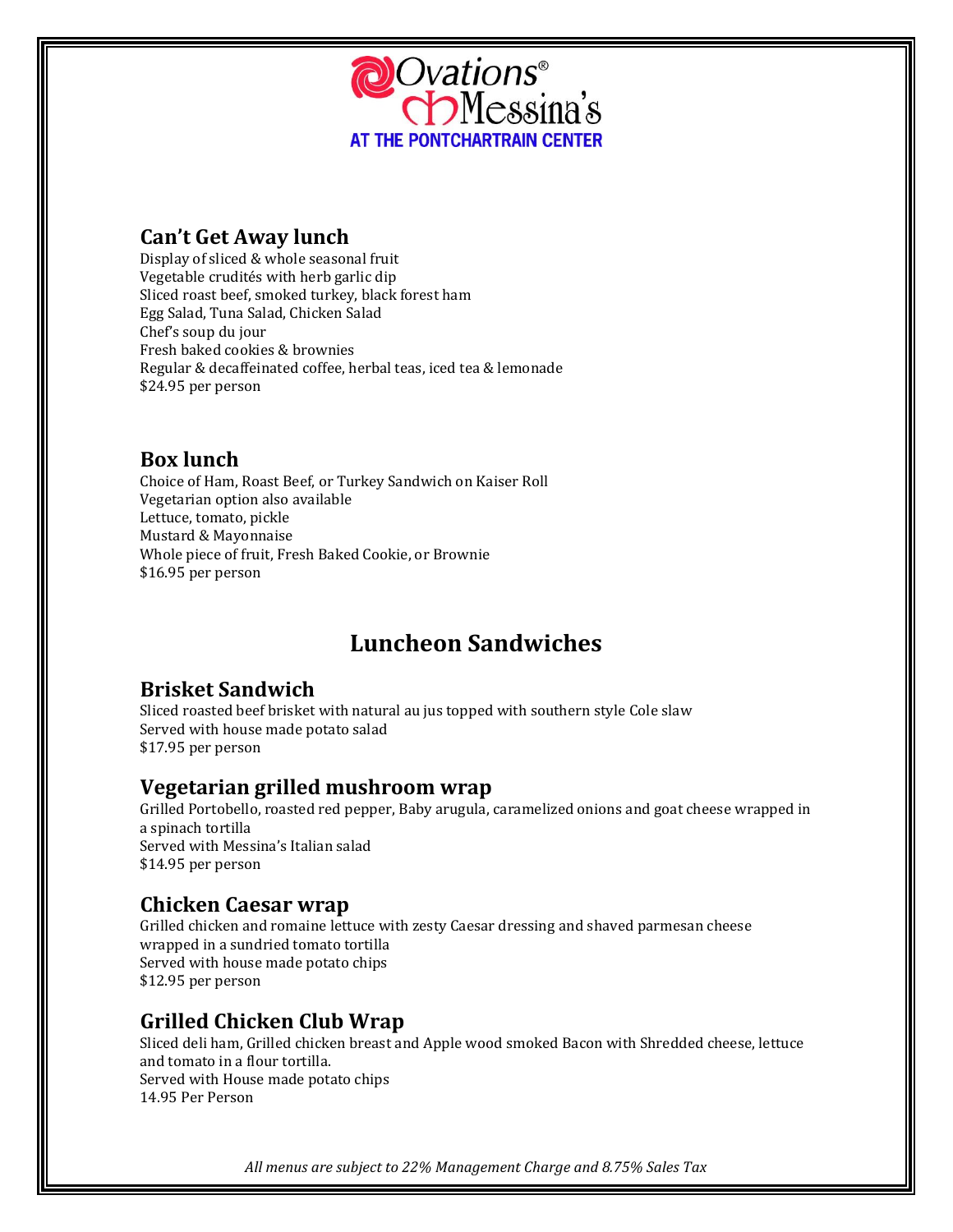

# **Luncheon Buffets**

## **New Orleans**

Panned Chicken Breast Pecan Crusted Catfish Strawberry Fields Salad Rosemary Roasted Fingerling Potatoes Spinach Madeline Bread Budding with Jack Daniels Whiskey Sauce \$ 25.95

## **Mange Mange**

Messina's Italian Salad Chicken Marsala Messina's Meatballs Pasta Alfredo Rustic Ratatouille Chef's choice of dessert \$26.95

## **French Market**

Herb roasted chicken with garlic aujus Grilled salmon with a dill cream sauce Baby arugula with goat cheese, roasted pecans and red onion Puree of Garlic Yukon Gold Potatoes Green beans almandine Chef's choice of dessert \$ 32.95

# **Traditional Southern**

Farmers Salad Grilled barbeque bone in chicken Cornmeal fried catfish Smoked turkey infused mustard greens with Corn bread muffins Roasted sweet potatoes Black eyed peas with white rice Bourbon Pecan Pie \$30.95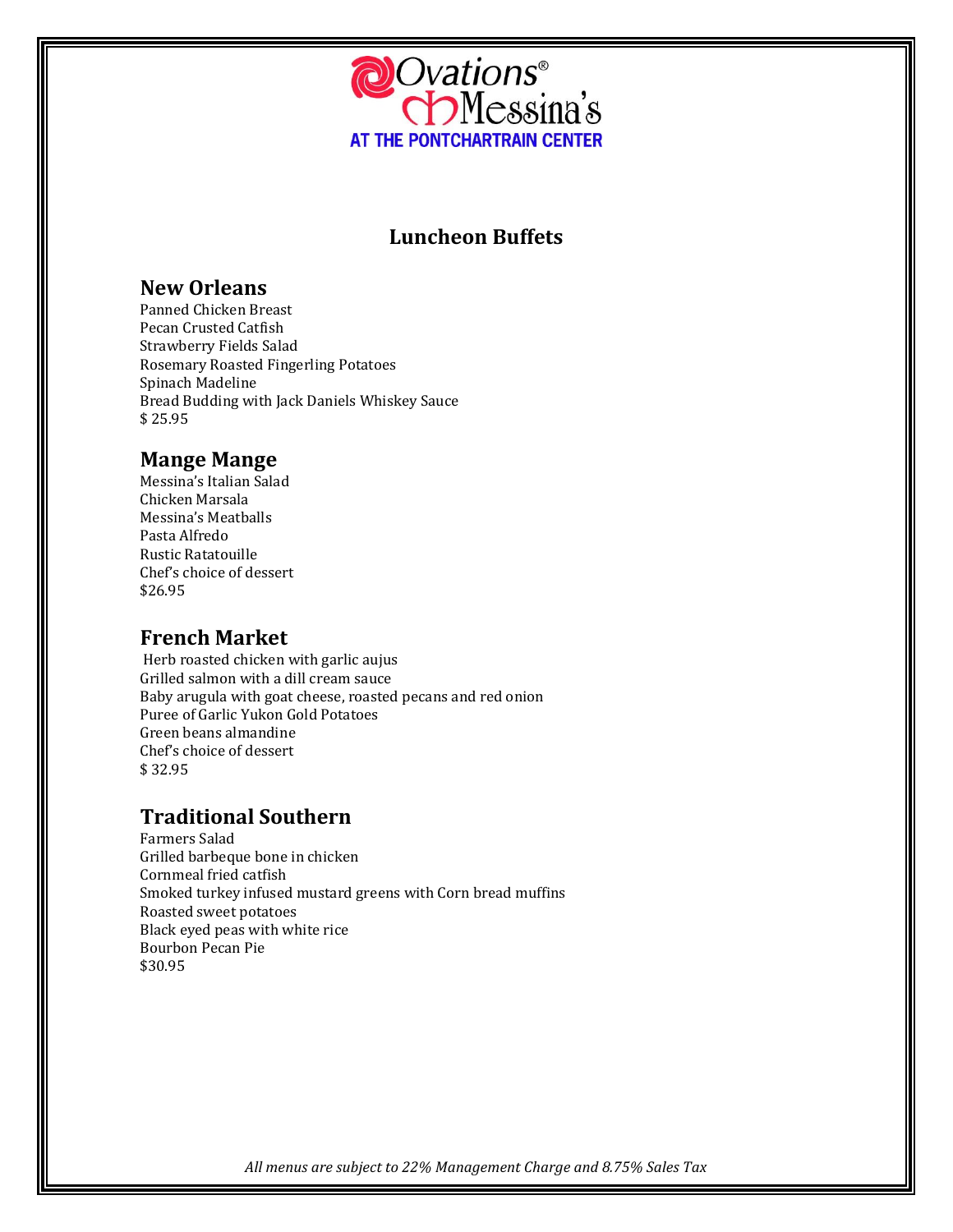

## **Plated Luncheons**

Minimum of 50 guests. All Plated Luncheons include the following: Assortment of Fresh Baked Breads with Butter, your choice of Gourmet Regular, Decaffeinated Coffee and Herbal Hot Teas Or Iced Tea & Lemonade

**Salads** (Choose one of the following) Garden Salad with choice of Balsamic Vinaigrette or Ranch Classic Caesar Salad Messina's Italian Salad

| <b>Soups</b> (Additional Charge required) |        |
|-------------------------------------------|--------|
| Creamy Tomato Basil Soup                  | \$4.00 |
| Corn & Crab Bisque                        | \$6.00 |
| Seafood Gumbo                             | \$6.50 |
| Chicken & Sausage Gumbo                   | \$6.00 |

#### **Panned Chicken Breast**

Herb encrusted pan fried boneless breast with roasted garlic mashed potatoes and seasonal roasted vegetables. \$23.95

#### **Chicken Florentine**

Herb encrusted Grilled boneless chicken topped with creamy spinach sauce on a bed of pasta \$23.95

#### **Tomato Stuffed Eggplant Parmesan**

Creole tomato stuffed with roasted eggplant and parmesan cheese accompanied by roasted garlic smoked tomato coulis 22.95

#### **Grilled Vegetable Napoleon**

Garlic and herb marinated grilled vegetables on a bed of smoked tomato coulis... \$22.95

#### **Center cut Rib eye**

Rib eye grilled and topped with a wild mushroom and red wine reduction served over garlic and rosemary roasted Red potatoes and jumbo asparagus \$34.95

#### **Stuffed Pork Loin**

Stuffed with Andouille Sausage cornbread and served with Farm fresh vegetable medley. \$30.95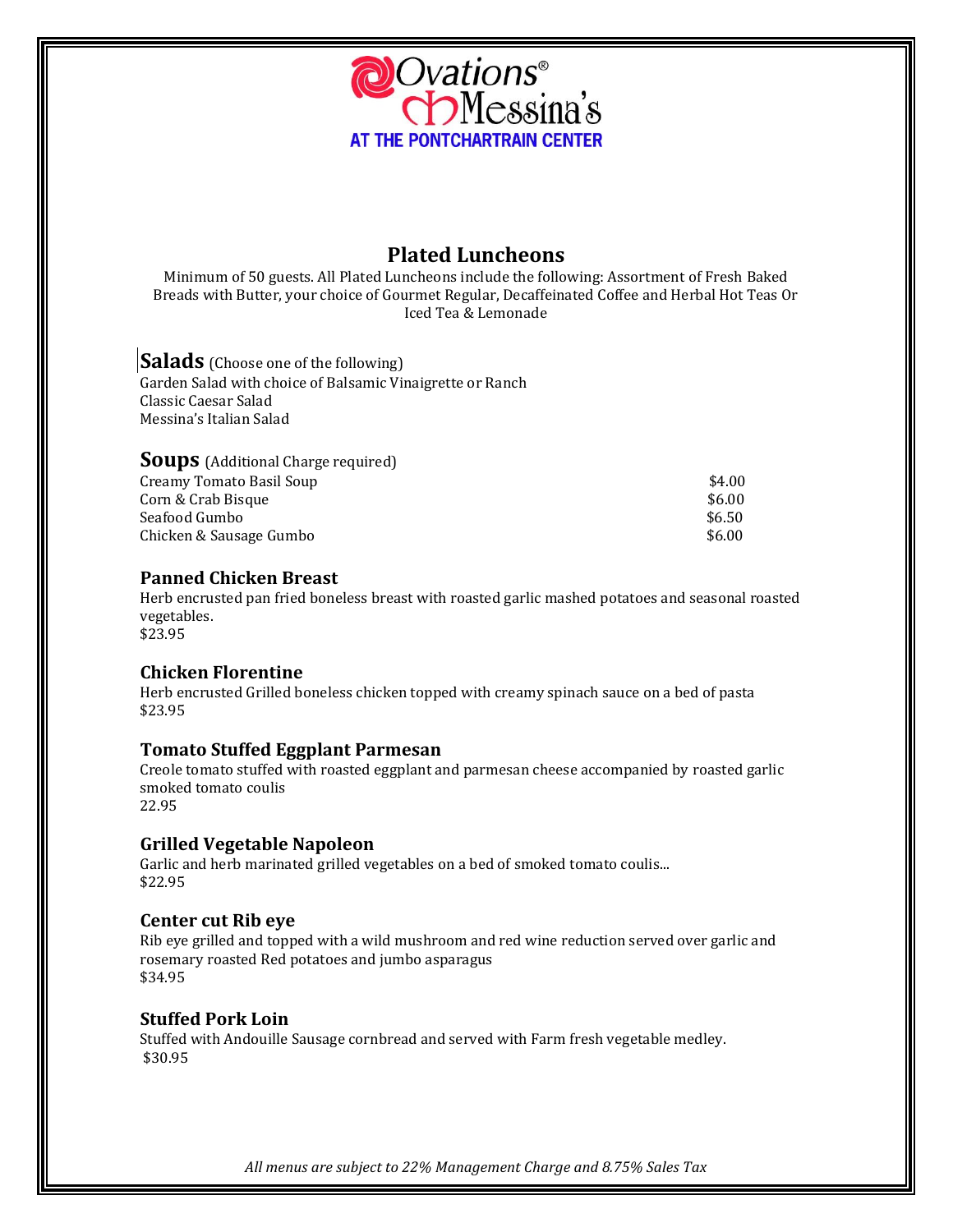

**Desserts** (Choose one of the following) New York Cheesecake Chocolate Cake Carrot Cake

## **Dinner Buffets**

All dinner buffets include a selection of fresh baked bread Regular coffee, decaffeinated coffee and a selection of herbal teas

# **New Orleans**

Panned Chicken Breast Pecan Crusted Catfish Strawberry Fields Salad Rosemary Roasted Fingerling Potatoes Spinach Madeline Bread Budding with Jack Daniels Whiskey Sauce \$ 29.95

# **Mange Mange**

Messinas Italian Salad Chicken Marsala Messina's Meatballs Pasta Alfredo Rustic Ratatouille Chef's choice of dessert \$32.95

# **French market**

Herb roasted chicken with garlic Aujus Grilled Salmon with a dill cream sauce Baby arugula with goat cheese, roasted pecans and red onion Puree of Garlic Yukon Gold Potatoes Green beans almandine Chef's choice of dessert \$ 36.95

# **Traditional Southern**

Farmers Salad Grilled barbeque bone in chicken Cornmeal fried catfish Smoked turkey infused mustard greens with Corn bread muffins Roasted sweet potatoes Black eyed peas and white rice Bourbon Pecan Pie \$32.95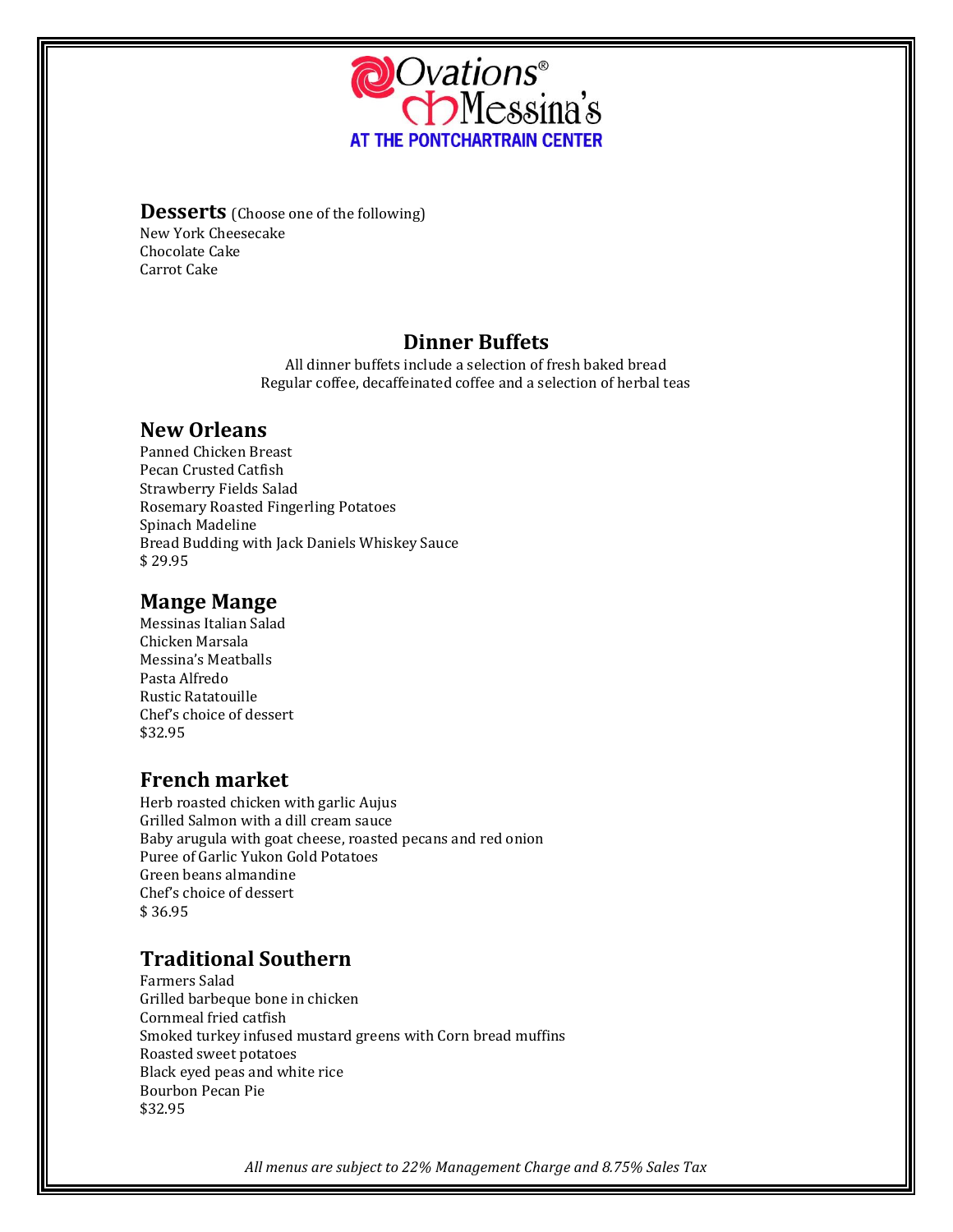

## **Plated Dinners**

Minimum of 50 guests. All Plated Dinners include the following: Assortment of Fresh Baked Breads with Butter, your choice of Gourmet Regular, Decaffeinated Coffee and Herbal Hot Teas or Iced Tea & Lemonade.

#### **Starters** (Choose one of the following)

Garden Salad served with Balsamic Vinaigrette or Ranch dressing Classic Caesar Salad Messina's Italian Salad Bacon Blues Salad Greek Walnut Salad Spinach Salad Creamy Tomato Basil Soup Corn & Crab Bisque Chicken & Sausage Gumbo

#### **Stuffed Quail**

Stuffed with chorizo and dried fruits and served over Red bliss mashed potatoes and Garlic green beans. \$38.95

#### **Pecan Catfish**

Pan seared catfish topped with roasted pecans accompanied by a Creole manure sauce and served over Roasted Red potatoes and green bean Almandine. \$26.95

#### **Grilled Salmon**

Fresh Grilled Salmon served over wilted spinach and topped with strawberry and mango salsa. (Market Price)

#### **Grilled Vegetable Napoleon**

Garlic and herb marinated on a bed of smoked tomato coulis. \$22.95

#### **Petit Filet**

Grilled petit filet of beef with a wild mushroom wine reduction served with caramelized onion and baby carrots over mashed potato. \$36.95

#### **Steak au Poivre**

Topped with a brandied peppercorn cream sauce and Served with garlic green beans and puree of Yukon gold potatoes. \$38.95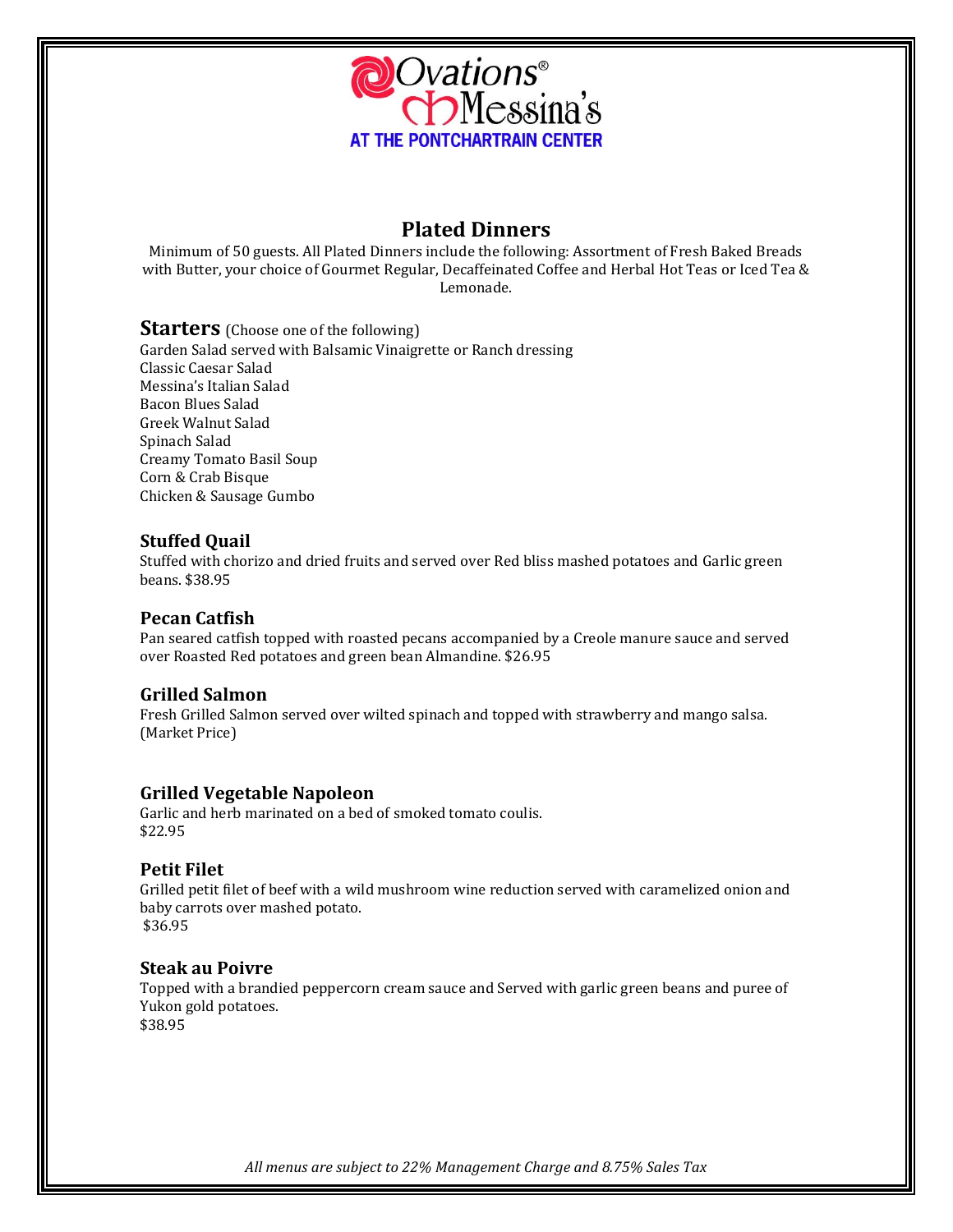

### **New Orleans Strip**

New York strip with Cajun seasoning and crawfish cream sauce accompanied by sautéed root vegetables and Roasted Fingerling Potatoes \$38.95

#### **Center cut Rib eye**

Rib eye grilled and topped with a wild mushroom and red wine reduction served over garlic and rosemary roasted Red potatoes and jumbo asparagus \$38.95

#### **Stuffed Pork Loin**

Stuffed with Andouille Sausage cornbread and served with Farm fresh vegetable medley. \$32.95

#### **Desserts** (Choose one of the following)

New York Cheesecake Chocolate Cake Carrot Cake

#### **Enhancements:**

Bananas foster station \$3.50 per person **There will be a \$100.00 station attendant fee**